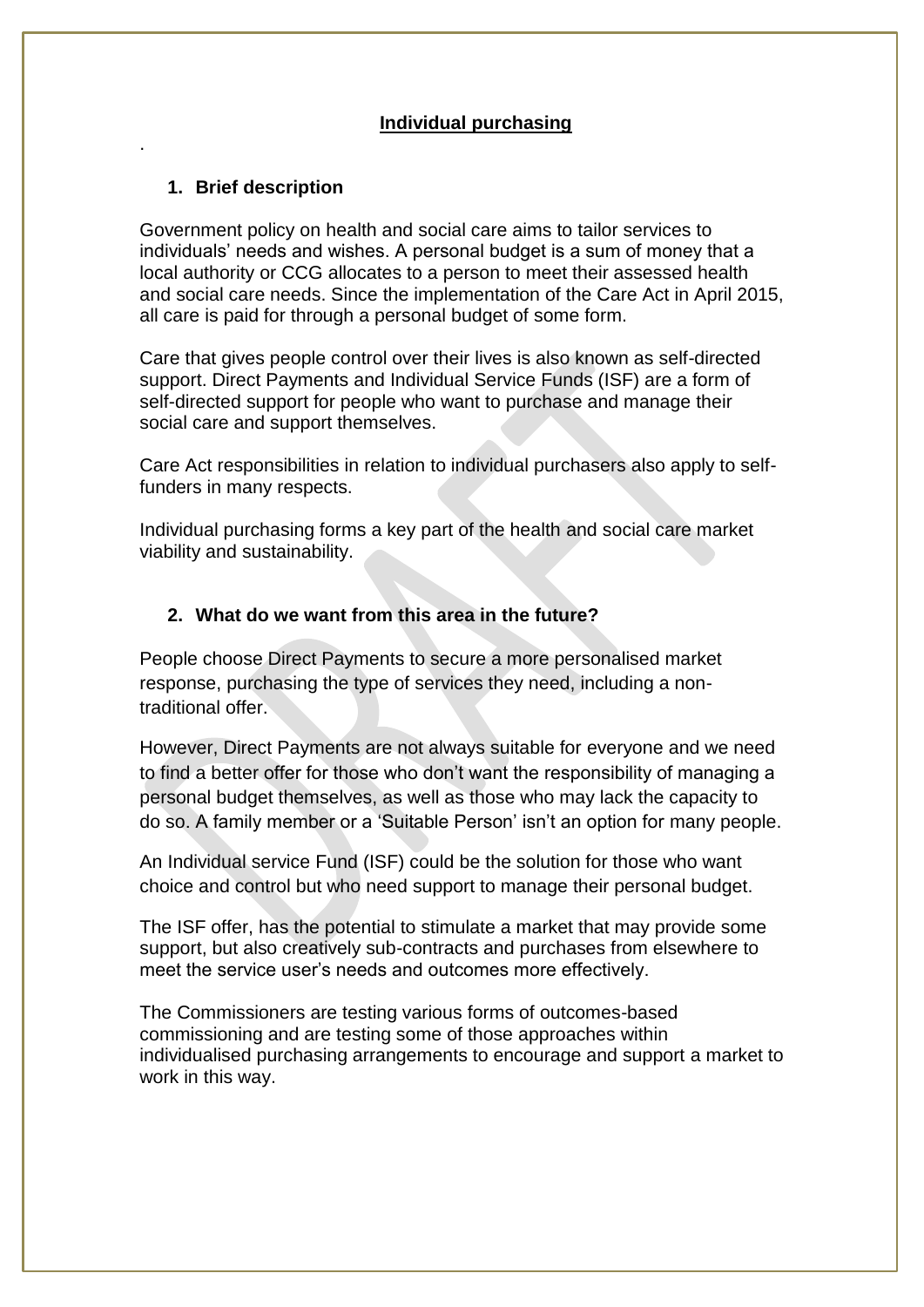Devon County Council's Promoting Independence strategy<sup>1</sup> (2017) aims to develop a range of options which acknowledge people's strengths and assets, and help them build upon those strengths, with support where required. These principles are core to our individualised commissioning arrangements.

We are also reviewing our Direct payments policy and will work with the market to ensure that all individualised commissioning arrangements are 'sufficient' (in terms of the Care Act definition), efficient, effective and safe.

As we develop our policy and strategy for Individualised Purchasing, we will consult with service users and the market. The policy is being developed during 2019 and the strategy will be firmed up in 2020 following the evaluation of the Individualised Service Fund pilot.

### **3. What is the assessment of need?**

Direct Payments represented 15% of the total net DCC Adult Care and Health operational budget for 2018/19, with the largest investment in relation to people with a disability, where they account for 20% net operational budgets. For health Personal Health Budget Direct Payments account for 36% of all packages of care provided for individuals at home.

In October 2016, there were 2400 people with a Direct Payment, but by September 2019, that figure had dropped to 2157. It is difficult to say why this is but feedback from service users and carers suggests that there is an increasing level of dissatisfaction with the administrative burden involved.

The number of people in receipt of a Direct Payment by primary need in October 2018 was as follows:

- Older people 645
- Disabilities 1321
- Autistic spectrum 73
- Mental health 81

-1

The disabilities group has seen the smallest decrease in number of Direct Payments since 2016.

The distribution of people with a Direct Payment by locality is Eastern (43%), Southern/Western (31%), Northern (20%) localities, and other (Devon-wide teams including Autism, Mental Health & Carers) 6%. This reflects the population distribution.

The weekly cost of all Direct Payments as of September 2019 was £462,000 per week and a pilot cohort of 6 clients with an ISF at a cost of £7,500 per week.

[https://devoncc.sharepoint.com/sites/PublicDocs/AdultSocialCare/SocialCareAndHealth/Policies/Promoting%20indep](https://devoncc.sharepoint.com/sites/PublicDocs/AdultSocialCare/SocialCareAndHealth/Policies/Promoting%20independence/Promoting%20Independence%20policy.pdf?slrid=c65e959e-f0ce-6000-295c-f5d39267eee8) [endence/Promoting%20Independence%20policy.pdf?slrid=c65e959e-f0ce-6000-295c-f5d39267eee8](https://devoncc.sharepoint.com/sites/PublicDocs/AdultSocialCare/SocialCareAndHealth/Policies/Promoting%20independence/Promoting%20Independence%20policy.pdf?slrid=c65e959e-f0ce-6000-295c-f5d39267eee8)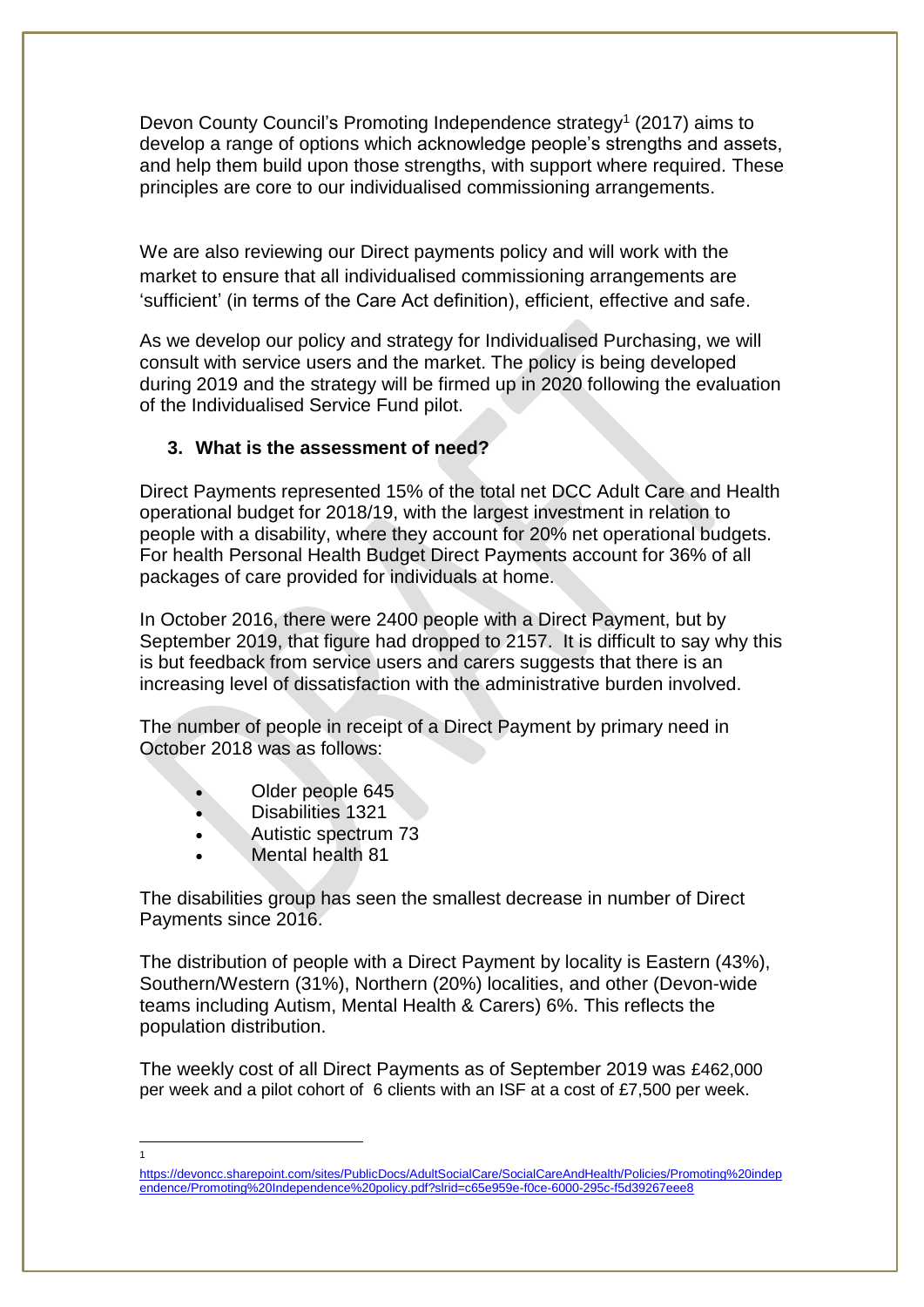Approximately 50% of people spend their Direct Payment on a Personal Assistant (PA), 9% spend it on agency support, and the rest spend it via other means e.g. a one- off payment for a specific item. Further information on patterns of spend in Direct payments can be found in appendix 1 below.

Over the last three years, the number of "Managed Accounts", which provide financial management and support to help people with their responsibilities as an employer, had risen to circa 700. Managed Accounts only supports the administration of the funds, not the co-ordination of care and support offers.

Whilst we need to increase our range of options for *how* people buy individualised support, we don't really have a good picture of what people *want* to buy in terms of the range and flexibility of support options. There is an opportunity to ask people with Direct Payments what kinds of support they might want to buy as part of our place-based / market town-based commissioning work.

Our arrangements for talking with people who take such individualised purchasing options need to be strengthened and include self-funders. Our new PA Register<sup>2</sup> will help us gather 'soft intelligence' about what types of support individual purchasers want and will inform future iterations of the MPS.

### **4. What is the assessment of supply?**

The Personal Assistant market is largely unknown to us, although it will become more visible through the PA register and our work with Proud to Care<sup>3</sup> . However, PAs remain a popular option for people with Direct Payments, so our sense is that we need to help this market to develop.

We want to know more about the quality and safety of the PA market, made more difficult as it does not currently fall under CQC regulation. Encouraging more PAs to join the PA register will give us a better sense of the quality of the PA market, albeit on a self-reported basis. PAs who join the register will have greater access to purchasers and should enhance their business.

In our PA register, we have offered a suggested list of minimum safety and quality checks which individual purchasers should undertake, before they employ a PA, as well as a range of resources and support for employers.

Arguably, agency provision delivered through a Direct Payment still tends to be designed around a more traditional offer. We are keen to work with providers to build the flexibility to design and agree a support plan between themselves and the service user. The Individual Service Fund pilot will help us test models of provider-led, person-centred support planning and reviews, based around individual outcomes.

-

Market **Opportunity** 

<sup>2</sup> [https://services.pinpointdevon.co.uk/kb5/devon/services/pa\\_home.page](https://services.pinpointdevon.co.uk/kb5/devon/services/pa_home.page)

<sup>3</sup> <https://www.proudtocaredevon.org.uk/>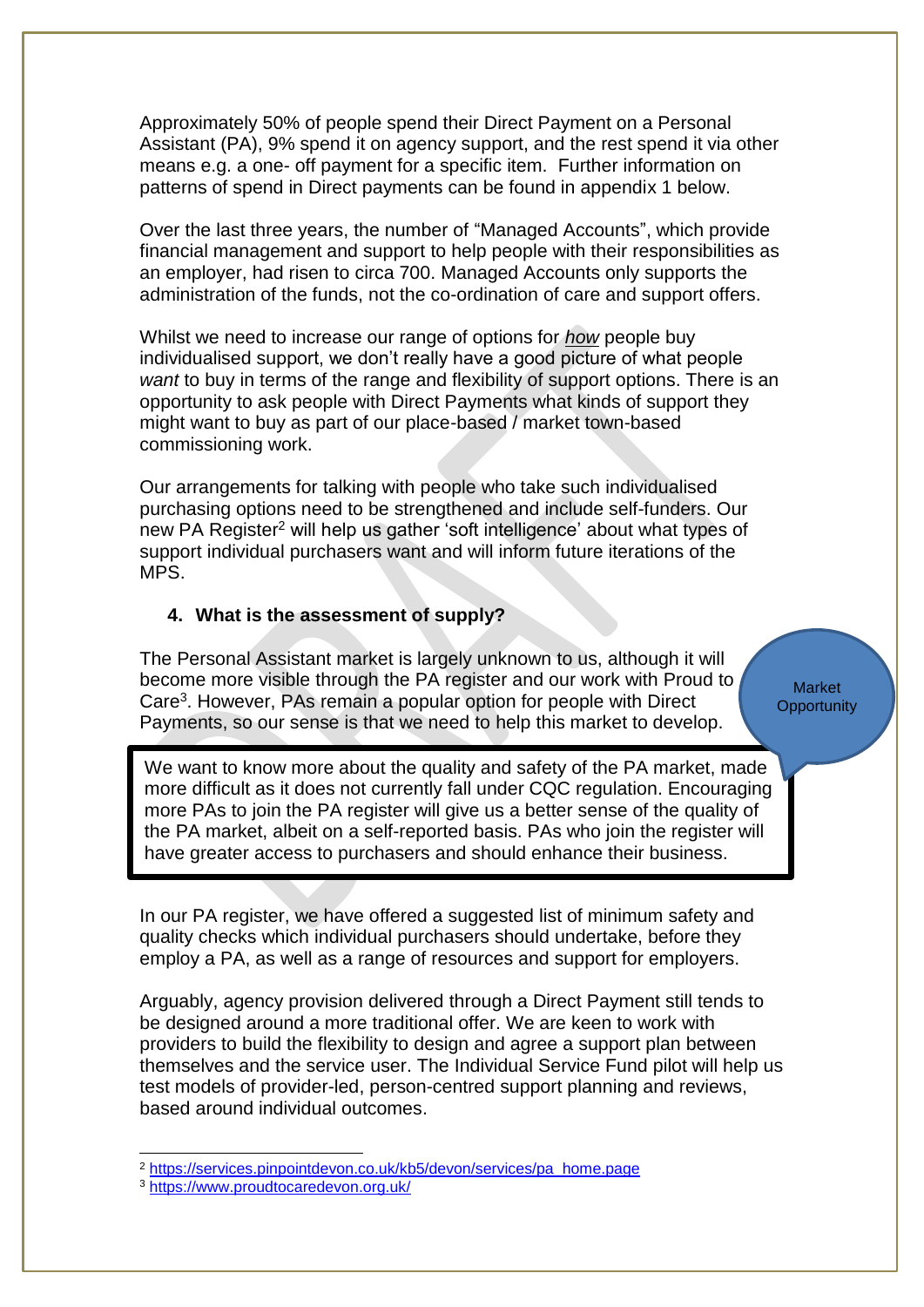## **5. What changes are we looking for from this service in the future, including any market opportunities, and what can commissioner do to help to move towards these changes?**

We have started to explore the different ways in which we might support the development of a more personalised approach to care delivery within the market. Some potential options are outlined in the report Beyond Direct Payments<sup>4</sup>. We want to test how we can help create the right circumstances to stimulate the growth of locally-driven solutions, tailored to the needs of specific communities and are keen to hear from providers about this.

The main opportunities for providers are:

Shorter-term

- The ISF pilot developing flexible, outcomes-focussed approaches for people who don't want to manage their own personal budget.
- Consultation on the Direct Payments policy.

Medium term

- Consultation on the Individualised Purchasing strategy .
- Working in a place-based way to improve understanding of the types of support people want – building our understanding of the range of personalised offers, both present and desired, so we can help create the environment for community and market development and growth.
- Identifying opportunities to pilot new approaches to support and care delivery which are place-based, flexible and personalised, including through the Council's Creative Innovation and Growth Programme<sup>1</sup>.

### Longer-term

Improving our understanding of the private market – engaging with the PEN reference group to find the best way to do this work.

Anticipated future patterns in Individual Purchasing.

This table shows potential changes in patterns of Individualised Purchasing should the Individual Service Fund become a mainstream offer.

| <b>Offer</b>                                       | <b>Trend</b> | <b>Rationale</b>                                                                                                                                    | <b>Impact</b>                                                                                                            |
|----------------------------------------------------|--------------|-----------------------------------------------------------------------------------------------------------------------------------------------------|--------------------------------------------------------------------------------------------------------------------------|
| <b>Direct Payment</b>                              |              | A 'pure' direct payment<br>offer with the full set of                                                                                               | Total number of<br><b>Direct Payments</b><br>decreases over                                                              |
|                                                    |              | responsibilities may not be<br>appropriate for many<br>people.                                                                                      | $time - already$<br>trending.                                                                                            |
| <b>Direct Payment paid</b><br>to 'suitable person' |              | If there are other<br>personalised and self-<br>directed offers available<br>such as the ISF, many<br>people may prefer a<br>provider rather than a | <b>ISF model carries</b><br>a small admin cost<br>but the potential<br>for improved<br>outcomes is<br>greater in return. |

<sup>-</sup><sup>4</sup> [https://www.thinklocalactpersonal.org.uk/\\_assets/News/BeyondDirectPayments.pdf](https://www.thinklocalactpersonal.org.uk/_assets/News/BeyondDirectPayments.pdf)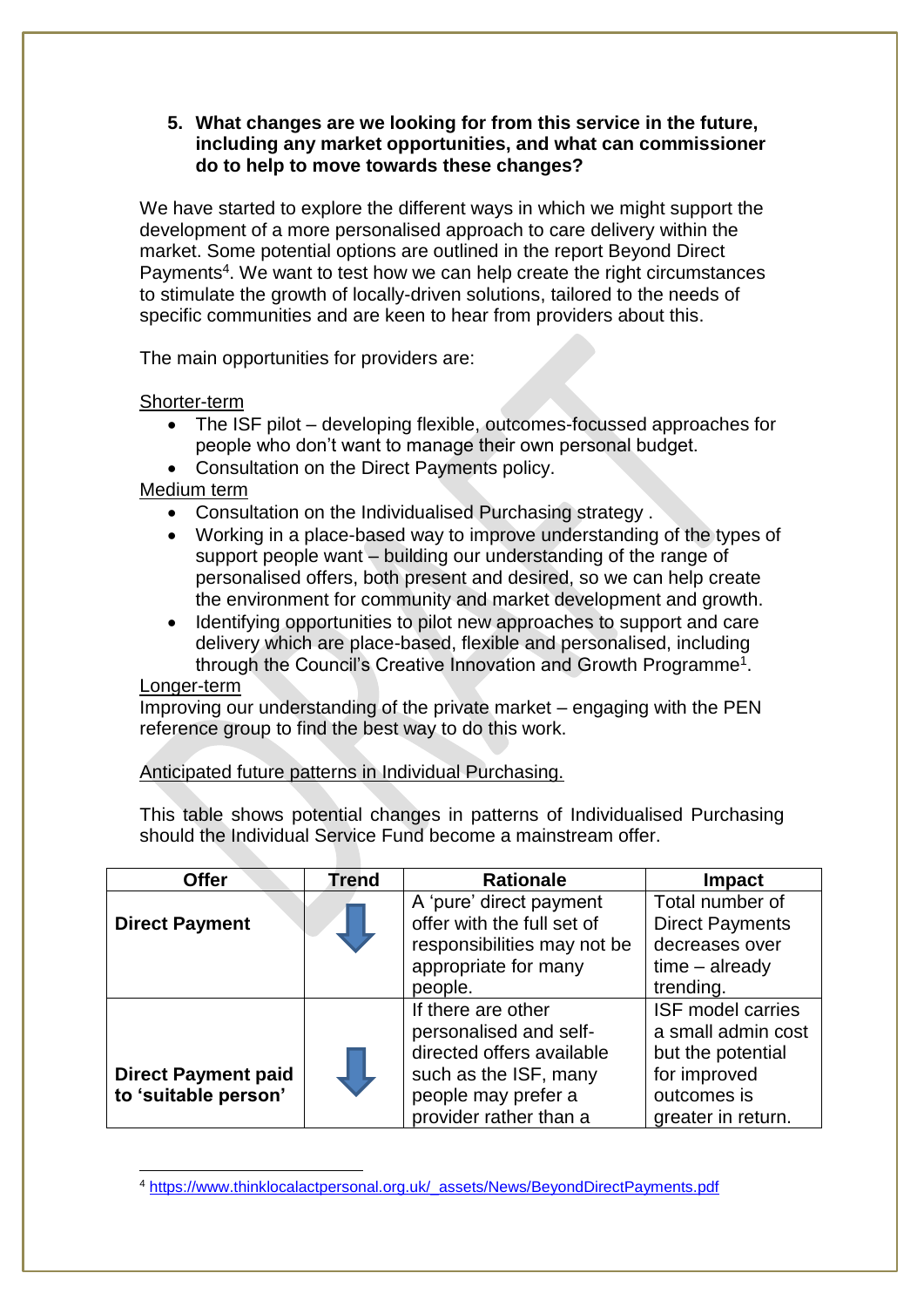|                                                                                       | suitable person managing<br>the fund on their behalf.                                                                                                                                                                                                     |                                                                                                                                                                               |
|---------------------------------------------------------------------------------------|-----------------------------------------------------------------------------------------------------------------------------------------------------------------------------------------------------------------------------------------------------------|-------------------------------------------------------------------------------------------------------------------------------------------------------------------------------|
| <b>Direct Payment with</b><br><b>Managed Account</b><br>(financial<br>management)     | We anticipate the number<br>of Managed Accounts<br>(financial management) to<br>increase, in response to<br>people's need for support<br>in managing the<br>administrative aspects of<br>the Direct Payment.                                              | Potential cost<br>increase because<br>we will be<br>supporting more<br>people with the<br>financial<br>management of<br>their fund but<br>better outcomes<br>for individuals. |
| <b>Individual Service</b><br><b>Fund</b> (agency<br>managing the care<br>and support) | We would expect a<br>significant number of<br>requests from both people<br>who have a Direct<br>Payment, maybe also with<br>a suitable person who is<br>not happy in the role, and<br>people in commissioned<br>care who want more<br>choice and control. | <b>ISF model carries</b><br>a small admin cost<br>but the potential<br>for improved<br>outcomes is<br>greater in return.                                                      |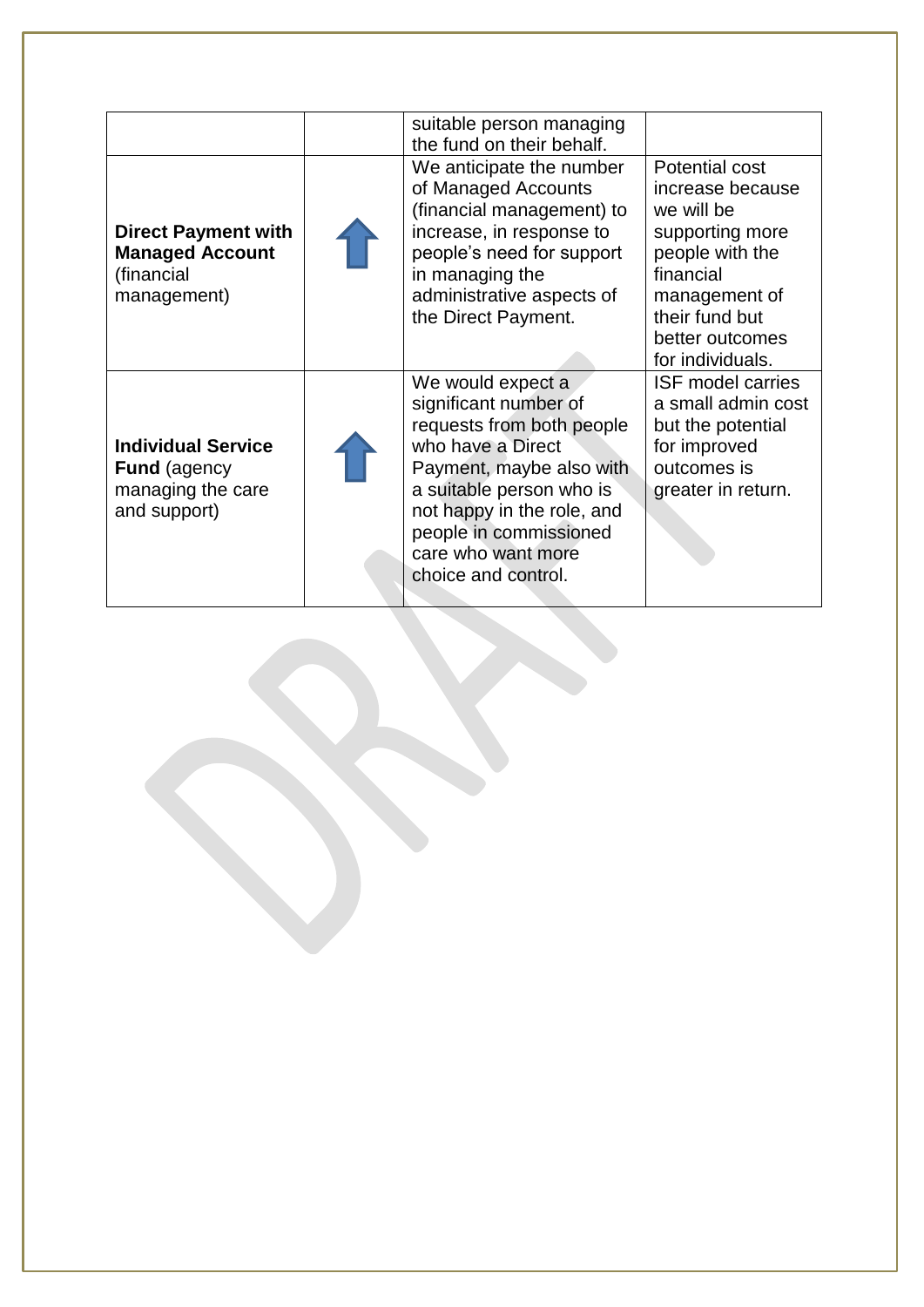

#### **Appendix 1 – Further trends in Direct Payments**

This graph shows a breakdown of the kinds of services people buy with their Direct Payment. The majority choose to purchase support from a personal assistant or PA. The 'generic' category represents a mix of services e.g. personal care plus replacement care. It is an historic category which is being phased out. 'Admin' refers to those people who have opted for a Managed Account (financial management service) to help with the responsibilities involved in employing a PA.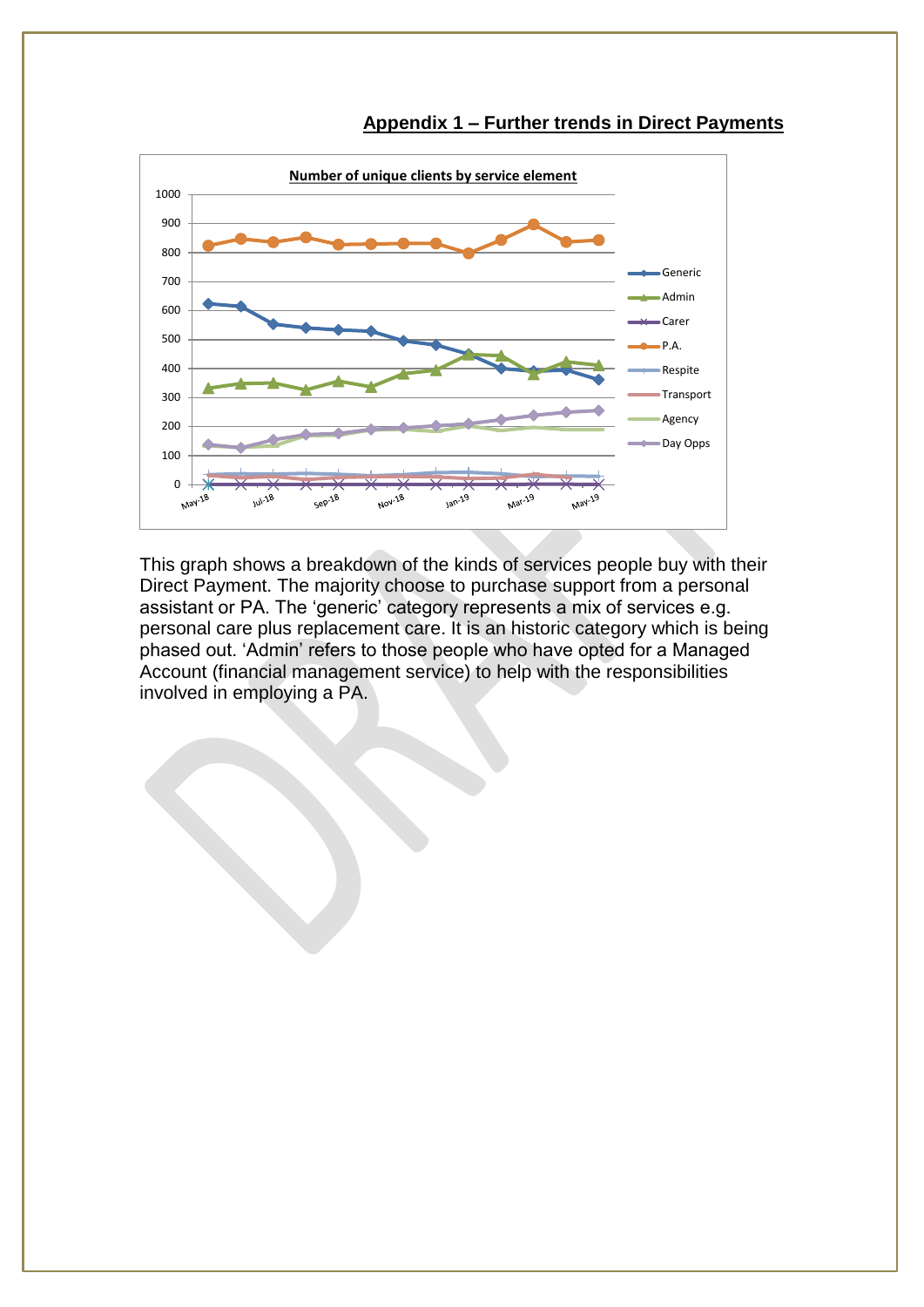

This graph shows that purchasing a PA is still a popular choice for new people taking a Direct Payment. Managed Accounts also feature heavily among new people.